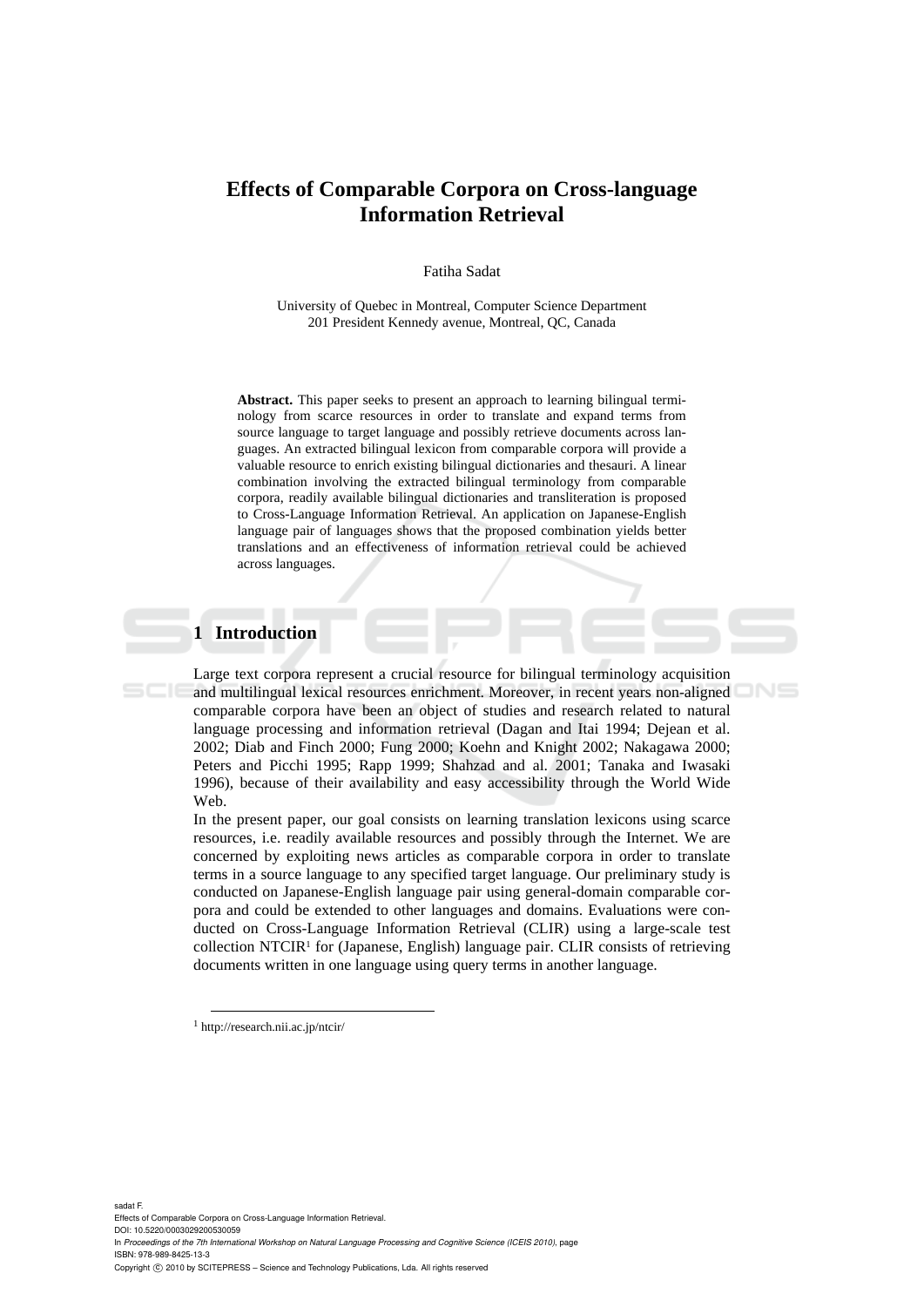The remainder of the present paper is organized as follows: Section 2 presents an overview of the proposed approach for bilingual terminology acquisition from comparable corpora. Linear combination to dictionary-based translation and transliteration is presented in Section 3. Experiments and evaluations in CLIR are discussed in Sections 4, 5 and 6. Section 7 concludes the present paper.

## 2 An Overview of the Proposed Approach on Comparable Corpora

Unlike parallel texts, which are clearly defined as translated texts, there is a wide variation of non-parallel-ness in monolingual data. It can be manifested in the topic, the domain, the authors, the time period, etc. Comparable corpora are collections of texts from pairs or multiples of languages, which can be contrasted because of their common features. We rely on such comparable corpora for the extraction of bilingual terminology in order to enrich existing bilingual dictionaries, the sauri and retrieve documents across different languages.

In the present study, we follow the proposed model by (Dejean et al. 2002; Fung 2000: Rapp 19992). First, word frequencies, context word frequencies in surrounding positions (here three-words window) are estimated following statistics-based metrics. Context vectors for each term in the source language and the target language are constructed. We use the *log-likelihood ratio* (Dunning 1993) as expressed in equation  $(1)$ :

$$
LLR(w_i, w_j) = K1log \frac{K11N}{C1R1} + K12log \frac{K12N}{C1R2} + K21log \frac{K21N}{C2R1} + K22log \frac{K22N}{C2R2}
$$
 (1)

HNOLOGY

 $C_1 = K_{11} + K_{12}$ ,  $C_2 = K_{21} + K_{22}$ ,  $R_1 = K_{11} + K_{21}$ ,  $R_2 = K_{12} + K_{22}$ ,  $N = K_{11} + K_{12} + K_{21} + K_{22}$  $K_{11}$  = frequency of common occurrences of word  $w_i$  and word  $w_i$ ,  $K_{12}$  = corpus frequency of word  $w_i$  -  $K_{11}$ ,  $K_{2I}$  = corpus frequency of word  $w_i$  -  $K_{II}$ ,  $K_{22} = N - K_{12} - K_{22}$ .

AND TEC

Next, context vectors of the target words are translated using a preliminary seed lexicon. We consider all translation candidates, keeping the same context frequency value as the source term. This step requires a seed lexicon that will be enriched using the proposed bootstrapping approach of this paper.

Similarity vectors are constructed for each pair of source term and target term using the *cosine metrics* (Salton and McGill, 1983), as expressed in equation (2):

Similarly 
$$
(w_i, w_j) = \frac{\sum_{k} v_{ik} v_{jk}}{\sqrt{\sum_{k} v_{ik}^2 \sum_{k} v_{jk}^2}}
$$
 (2)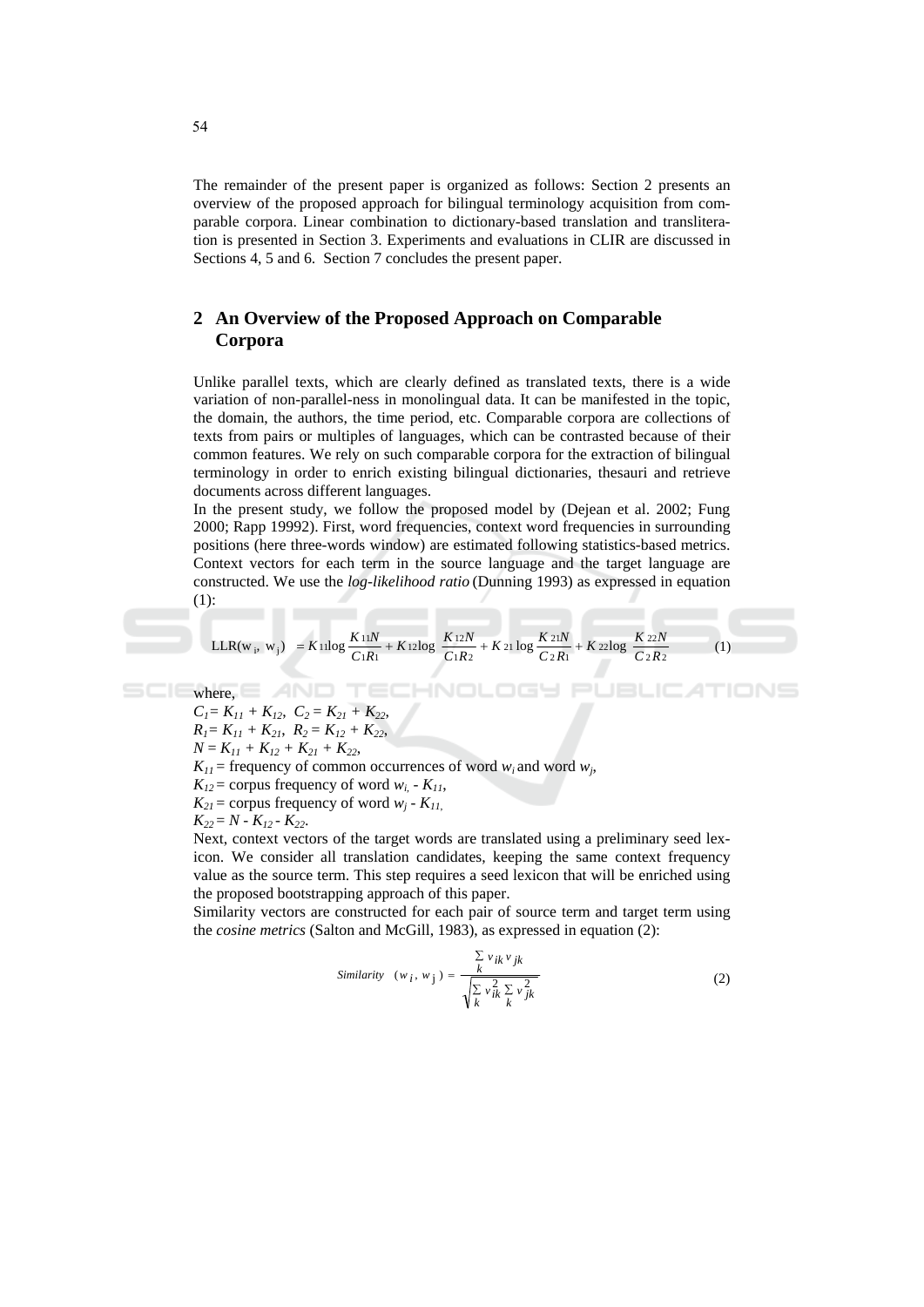where,

SCIE

other terms.

 $v_{ik}$  represents co-occurrence frequencies in context vectors of the source term  $w_i$  with term  $w_k$ , and  $v_{ik}$  represents co-occurrence frequencies in context vectors of the target term  $w_i$  with term  $w_k$ .

Therefore, similarity vectors are constructed to yield a probabilistic translation model  $P_{comp}(t/s)$  for bilingual terminology extraction from comparable corpora.

### 3 Linear Combination of Different Translation Models

Combining different models has showed success in previous research (Dejean et al. 2002). We propose a combined probabilistic translation model involving comparable corpora, readily available bilingual dictionaries as well as transliteration for the special phonetic or spelling representation of Japanese language, represented by the Katakana alphabet.

Fig. 1 presents an overview of the proposed approach in CLIR combining different translation models such as the comparable corpora, bilingual dictionaries and transliteration.

General-purpose dictionaries are basic source of translations and could be exploited for bilingual terminology extraction. The proposed dictionary-based translation model is derived directly from readily available bilingual dictionaries, by considering all translation candidates and their associated phrases, for each source entry.

Transliteration is the phonetic or spelling representation of one language using the alphabet of another language. The special phonetic alphabet (here Japanese katakana) to foreign words and loanwords requires romanization or transliteration (Knight and Graehl 1998). Japanese vocabulary is frequently imported from other languages, primarily (but not exclusively) from English. Katakana, the special phonetic alphabet is used to write down foreign words and loanwords, example names of persons and

Finally, translation alternatives are ranked according to the combined probability. A fixed number of top-ranked translation candidates are selected for each source term and misleading candidates are discarded.

The English word 'computer' is transliterated in Japanese katakana as 'コンピューター', as well 'engineer' is transliterated as 'エンジニアー', and 'space shuttle' is transliterated as ' $\lambda$ <sup>2</sup>  $\lambda$   $\lambda$   $\lambda$   $\lambda$   $\lambda$   $\lambda$ '. Named entities such as proper names of foreign (else than Japanese) persons, locations and organizations, are transliterated in Japanese. An example is 'Bill Clinton' as named entities and transliterated in Japanese as 'ビルクリントン'.

Therefore, the combined probabilistic model will involve distribution probabilities derived from the comparable corpora  $P_{comp}(t|s)$ , readily available bilingual dictionaries  $P_{dict}(t|s)$  and the transliteration model  $\overline{P}_{translit}(t|s)$  as expressed in equation (3):

$$
P(t \mid s) = \alpha_1 P_{comp}(t \mid s) + \alpha_2 P_{dict}(t \mid s) + \alpha_3 P_{translit}(t \mid s)
$$
\n<sup>(3)</sup>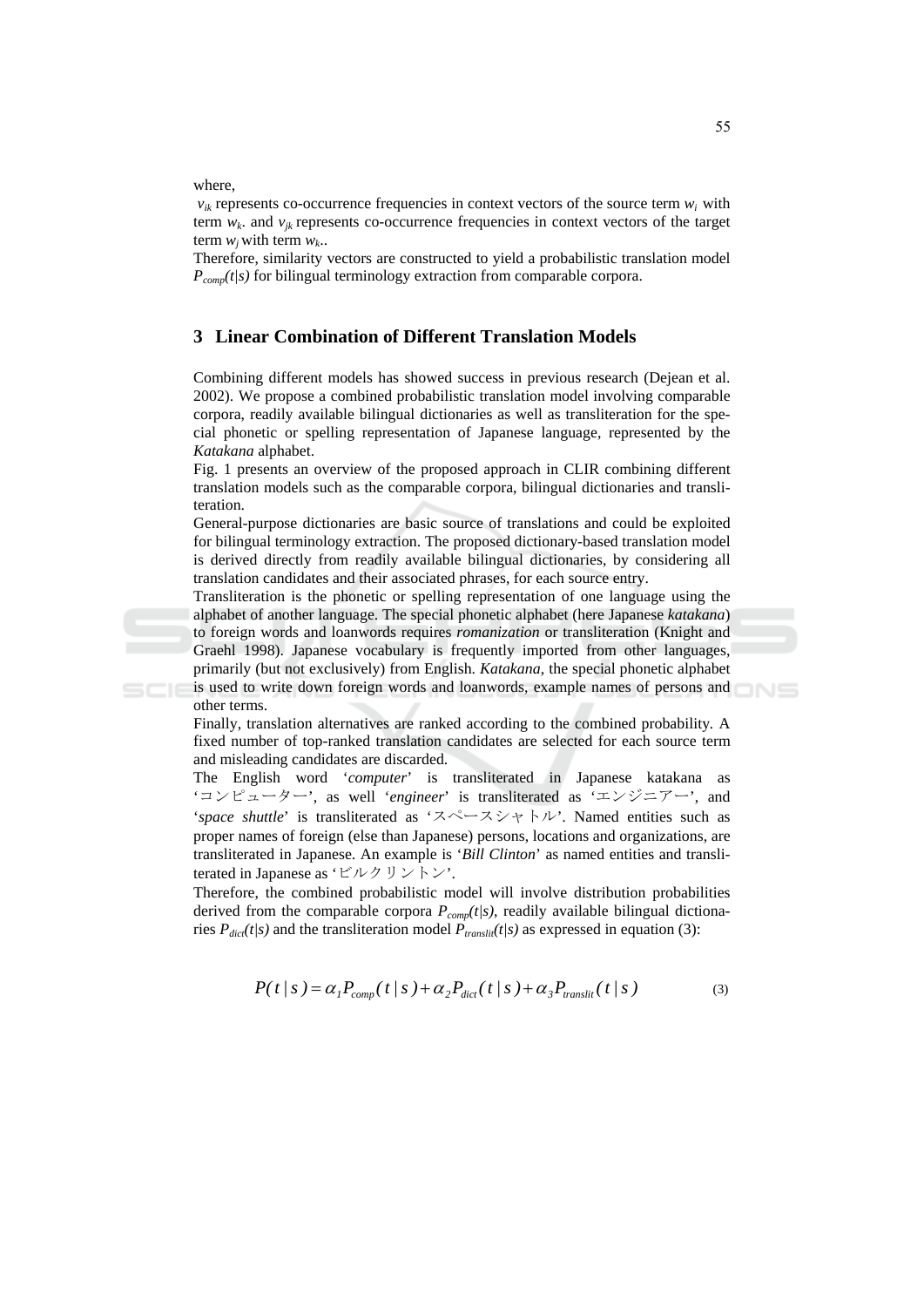

Parameters  $\alpha_1$  to  $\alpha_3$  are models dependent and represent the importance of each trans-

## **4 Experiments and Evaluation in CLIR**

Experiments have been carried out to measure the improvement of our proposal on bilingual Japanese-English tasks in CLIR, i.e. Japanese queries to retrieve English documents.

#### $4.1$ **Linguistic Resources**

A collection of news articles from *Mainichi Newspapers* (1998-1999) for Japanese and Mainichi Daily News (1998-1999) for English are considered as comparable corpora, because of their common feature of the time period. Moreover, documents of NTCIR-2 test collection were considered as comparable corpora in order to cope with special features of the test collection during evaluations.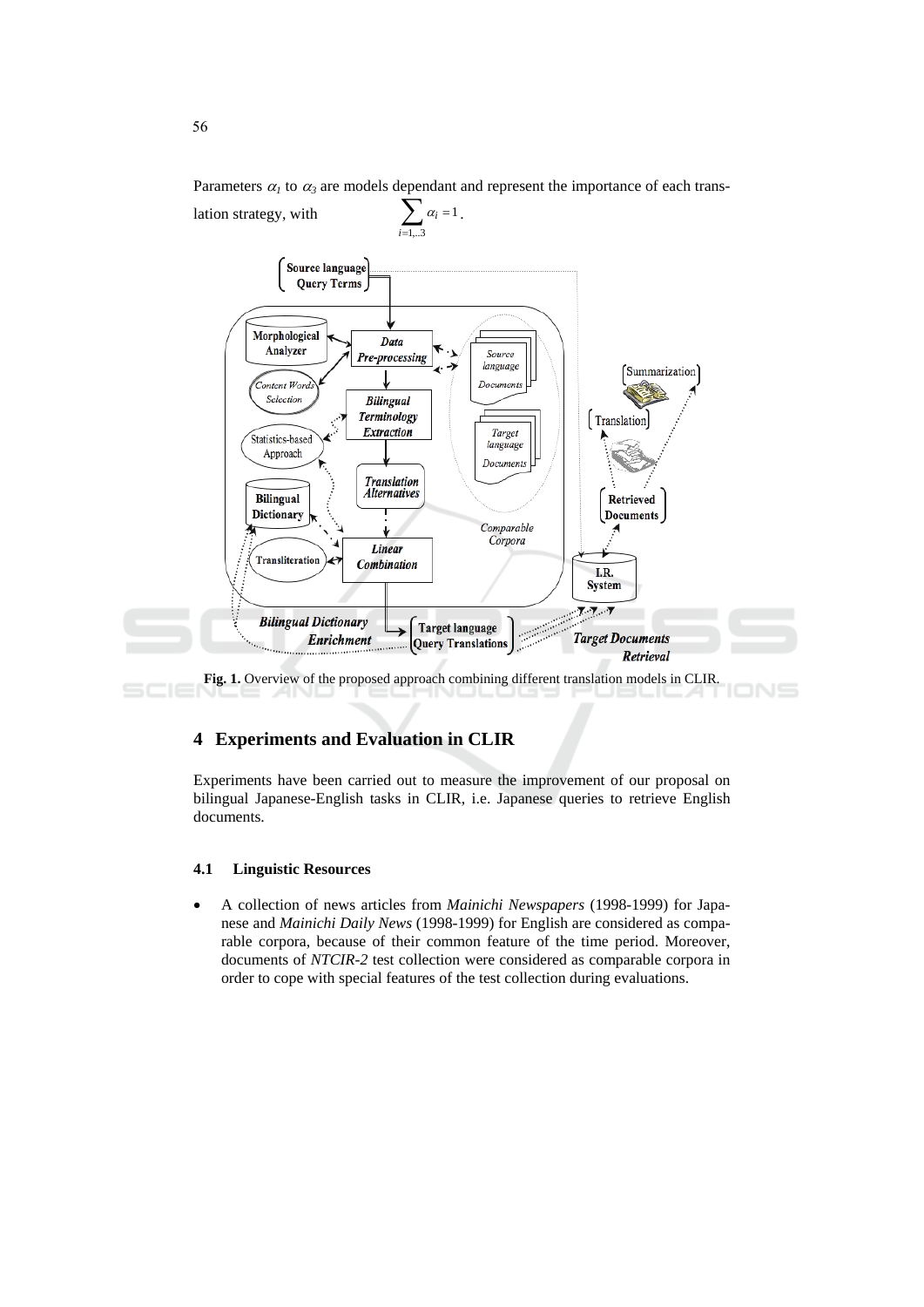- Morphological analyzers, ChaSen<sup>2</sup> version 2.2.9 (Matsumoto et al. 1997) for texts in Japanese and  $OAK^3$  (Sekine 2001) for English texts were used in linguistic pre-processing.
- $EDR$  (EDR 1996) and  $EDICT<sup>4</sup>$  bilingual Japanese-English dictionaries were used in translation.
- KAKASI<sup>5</sup>, a language processing inverter and free software, available on the Internet was used in the transliteration process of Japanese terms written in katakana to English. Corrections on transliteration were completed manually by a native Japanese language speaker.
- NTCIR-2 (Kando 2001), a large-scale test collection was used to evaluate the proposed strategies in CLIR.
- SMART information retrieval system (Salton 1971), which is based on vector model, was used to retrieve English documents.

#### $4.2$ **Results and Discussion**

Content words (nouns, verbs, adjectives, adverbs) were extracted from English and Japanese corpora. In addition, foreign words (mostly represented in katakana) were extracted from Japanese texts. Thus, context vectors were constructed for Japanese and English terms. Similarity vectors were constructed for Japanese-English pairs of terms.

We conducted experiments and evaluations on the monolingual and bilingual tasks of NTCIR test collection.

| <b>Translation Model</b>               | Avg. Precision | % Monolingual | % Difference (Improvement)   |
|----------------------------------------|----------------|---------------|------------------------------|
| ME<br>(Monolingual English)            | 0.2683         | 100           |                              |
| DT<br>(Dictionary and Transliteration) | 0.2279         | 84.94         | 15.05                        |
| <b>SCC</b><br>(Comparable Corpora)     | 0.1417         | 52.81         | 47.18<br>37.82               |
| DT&SCC<br>(Linear Combination)         | 0.2366         | 88.18         | $+3.82$<br>$+66.97$<br>11.81 |

Table 1. Results and Evaluations on different translation models and their combination.

 $2$  http://chasen.aist-nara.ac.jp/

 $3$  http://nlp.cs.nyu.edu/oak/

 $4$  http://www.csse.monash.edu.au/~jwb/wwwjdic.htm

 $^5$ http://kakasi.namazu.org/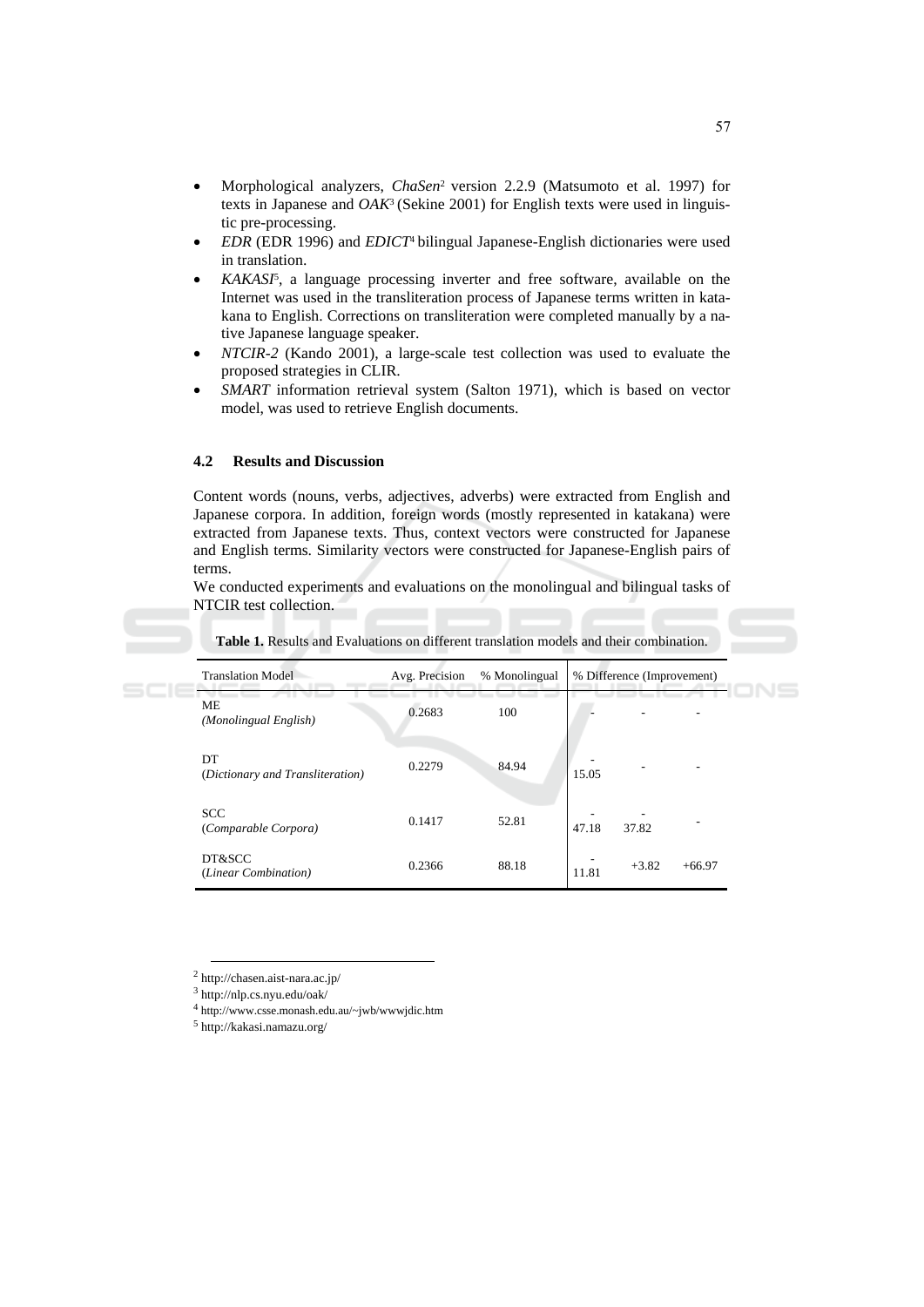Topics 0101 to 0149 were considered and key terms contained in fields, title  $\langle TITLE \rangle$ , description  $\langle DESCRIPTION \rangle$  and concept  $\langle CONCEPT \rangle$  were used to generate 49 queries in Japanese and English.

Results and performances of different translation models and their combination are described in Table 1. Evaluations were based on the average precision, differences in term of average precision of the monolingual counterpart and the improvement over the monolingual counterpart.

The combined dictionary-based and transliteration model 'DT' showed 84.94% improvement of the monolingual retrieval, while the comparable corpora-based model 'SCC' showed a lower improvement in average precision compared to the monolingual retrieval and the combined dictionary-based and transliteration model 'DT' with 52.81% of the monolingual retrieval. The proposed combination of comparable corpora, bilingual dictionaries and transliteration 'DT&SCC' showed the best performance in terms of average precision with 88.18% of the monolingual counterpart,  $+3.82\%$  compared to the dictionary-based method and  $+66.97$  compared to the comparable corpora model taken alone.

#### 5 Conclusions

We investigated the approach of extracting bilingual terminology from comparable corpora with an application on Japanese-English language pair. A combined model involving comparable corpora, readily available bilingual dictionaries and transliteration was found very efficient and could be used to enrich bilingual lexicons and thesauri. Most of the selected terms were considered as translation candidates or expansion terms in CLIR. Exploiting different translation models revealed to be effective. Ongoing research is focused on transliteration of the special phonetic alphabet, katakana in the case of Japanese language and phrasal translation in CLIR.

#### **References**

- 1. Dagan, I., Itai, I. Word Sense Disambiguation using a Second Language Monolingual Corpus. Computational Linguistics 20(4): 563-596. (1994).
- 2. Dejean, H., Gaussier, E., Sadat, F. An Approach based on Multilingual Thesauri and Model Combination for Bilingual Lexicon Extraction. In *Proceedings of COLING'02*, Taiwan, pp 218-224. (2002)
- 3. Diab, M., Finch, S. A Statistical Word-Level Translation Model for Comparable Corpora. In Proceedings of the Conference on Content-based Multimedia Information Access RIAO.  $(2000)$
- 4. Dunning, T. Accurate Methods for the Statistics of Surprise and Coincidence. Computational linguistics 19(1): 61-74. (1993)
- 5. EDR. Japan Electronic Dictionary Research Institute, Ltd. EDR electronic dictionary version 1.5 technical guide. Technical report TR2-007, Japan Electronic Dictionary research Institute, Ltd. (1996)
- 6. Fung, P. A Statistical View of Bilingual Lexicon Extraction: From Parallel Corpora to Non-Parallel Corpora. In Jean Véronis, Ed. Parallel Text Processing. (2000)